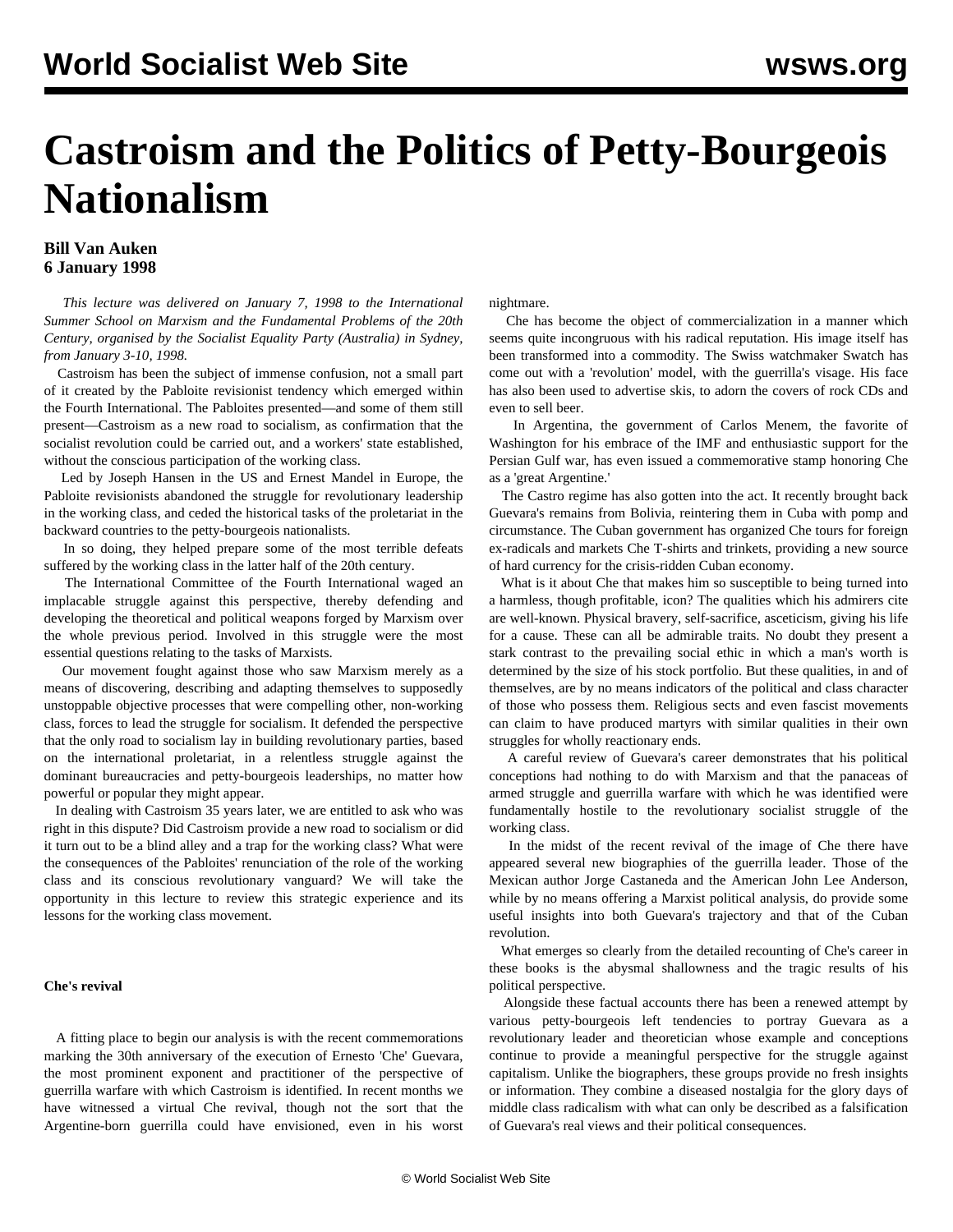Some, such as the Socialist Workers Party in the United States,

uncritically echo the official commemorations of the Cuban government. Others, like the old Pabloite scoundrel Livio Maitan in Italy or the Morenoite MAS in Argentina, attempt to portray Guevara as having posed some sort of revolutionary alternative to both Stalinism and the Castroite regime itself.

 In a recent statement on the Cuban question, the Morenoites praise Che's slogan of 'One, two many Vietnams,'' and declare: 'Even if with disastrous methods—guerrilla focos, isolation from the mass movement, opposition to the construction of revolutionary workers parties—it expressed the necessity of extending the revolution internationally.''

 How a necessary and revolutionary perspective can be expressed through disastrous methods, the Morenoites do not bother to explain. This tendency, like all the Pabloite factions, has made a career out of attempting to demonstrate how various forces—Peronism, Stalinism, guerrillaism—are 'expressing' the struggle for socialism.

 Indeed, the Morenoites, at an earlier stage, even reached the point of finding this expression in the Cuban dictator whom Castro overthrew, Fulgencio Batista. Proclaiming him 'Cuba's Peron', they hailed the Cuban working class for failing to respond to a general strike call issued by Castro's July 26th movement. After Castro won, however, they placed his portrait alongside that of General Peron on the masthead of their newspaper.

 The political alchemy of the Morenoites notwithstanding, the disastrous methods of Guevara were a faithful expression of the political perspective—or perhaps more accurately lack of any real perspective—which underlay them.

 Neither the Morenoites nor any of the other Pabloite tendencies care to make a class analysis of Castroism and Guevarism, trace their historical origins and development, or draw up a balance sheet of the experience with guerrillaism in Latin America over the past nearly four decades.

 That critical task can only be carried out by our movement, based on the struggle it has undertaken throughout that period for the political independence and international unity of the working class.

#### **Proletarian socialism versus petty-bourgeois nationalism**

 The Pabloite revisionists, like the middle class ex-radicals in general, are hostile to such an approach. They fervently hope for a revival of Castroism. All of them were enthused by the appearance of the Zapatista Army of National Liberation in Chiapas, Mexico and likewise applauded the actions of the Tupac Amaru Revolutionary Movement when it seized the Japanese embassy in Lima, a little more than a year ago.

 Our movement did not join in celebrating this apparent resurgence of Guevarism and the hollow political formula of 'armed struggle.'' We have a long record of fighting against such conceptions, recognizing that they embody not the revolutionary socialist strivings of the proletariat, but rather the politics of petty-bourgeois nationalism. They are directed not at resolving the vital questions of revolutionary leadership within the working class, but rather at denying the revolutionary role of this class altogether and diverting radicalized layers of students, as well as workers and peasants, away from the struggle for socialism.

 They serve not to illuminate, but rather obscure, the strategic problems of the socialist revolution that were elaborated by Trotsky in his theory of Permanent Revolution. Such slogans as 'the duty of the revolutionary is to make the revolution,'' 'armed struggle,'' and 'protracted peoples' war'' leave unanswered the issues of what class will play the leading role in the revolution, what is the connection between the revolution in one country and the world revolution, and what is the relation between the struggle of the workers and oppressed in the backward countries and that of the working class in the advanced capitalist ones.

 Behind their radical rhetoric, these movements have definite conceptions about all these questions. Invariably, they are directed at suppressing the independent revolutionary struggle of the proletariat, and subordinating the oppressed masses as a whole to the needs of the national bourgeoisie.

 In this sense, no matter how radical these movements may appear, they are, in the final analysis, one of the last bulwarks of imperialism against the socialist revolution. It is this essential nature of petty-bourgeois nationalism and guerrillaism which provides a key to understanding the ease with which capitalism has appropriated the image of Che for its own purposes.

 If one examines carefully the politics of the Peruvian MRTA and the Mexican Zapatistas, they are merely a different manifestation of the accommodation with imperialism carried out by all bourgeois nationalist regimes and movements. The Tupac Amaru group seized the Japanese ambassador's residence with the aim of pressuring Japanese imperialism to exert influence over the Fujimori regime to soften its policy. The group's ultimate aim, communicated to some of the hostages, was to force a negotiated settlement through which it could transform itself from an armed movement into a legal petty-bourgeois political party.

 As for the Zapatista movement, it has been universally hailed precisely because it has, from the beginning, renounced any revolutionary aims. The vague demands of Subcomandante Marcos have been for democratization, an end to corruption and increased cultural rights for the indigenous population. These demands could and have been embraced not only by the petty-bourgeois left, but by sections of the ruling PRI and even the rightwing opposition party, PAN. Marcos and the Zapatistas, rather than providing a revolutionary road forward for the Mexican workers and oppressed peasantry, have been converted into another instrument for settling political accounts within the Mexican bourgeoisie.

#### **The political role of the petty bourgeoisie**

 What precisely do we mean when we describe these different movements as 'petty-bourgeois nationalist'? This is not merely a political epithet thrown by Marxists at their opponents. It is a scientific definition of the class interests and methods which characterize these movements. Marx, basing himself on the experience of the 1848 revolution, and Trotsky, in his theory of Permanent Revolution, demonstrated that the petty-bourgeoisie is incapable of independent and consistent political action. Its inconsistency is a reflection of its intermediate social position. Caught between the two main classes of society and continuously being differentiated into exploiter and exploited, it is compelled to follow one or other of these classes—either the proletariat or the bourgeoisie.

 In the postwar period, imperialism created and came to depend upon a new social layer identified as the middle class. In the advanced capitalist countries, this consisted of functionaries who staffed government bureaucracies and corporate offices, administered social services of newlycreated welfare states and ran the growing mass media.

 An analogous stratum emerged within the oppressed countries, and it was to this layer that imperialism handed over power during the period of decolonization. In Latin America, as in other areas of the globe oppressed by imperialism, the opportunities presented to this social layer were far more limited than what prevailed among their counterparts in the advanced capitalist countries. Thousands of students graduated from university with no prospect of a professional career. In many cases those who did pursue a profession or attempted to live off a small business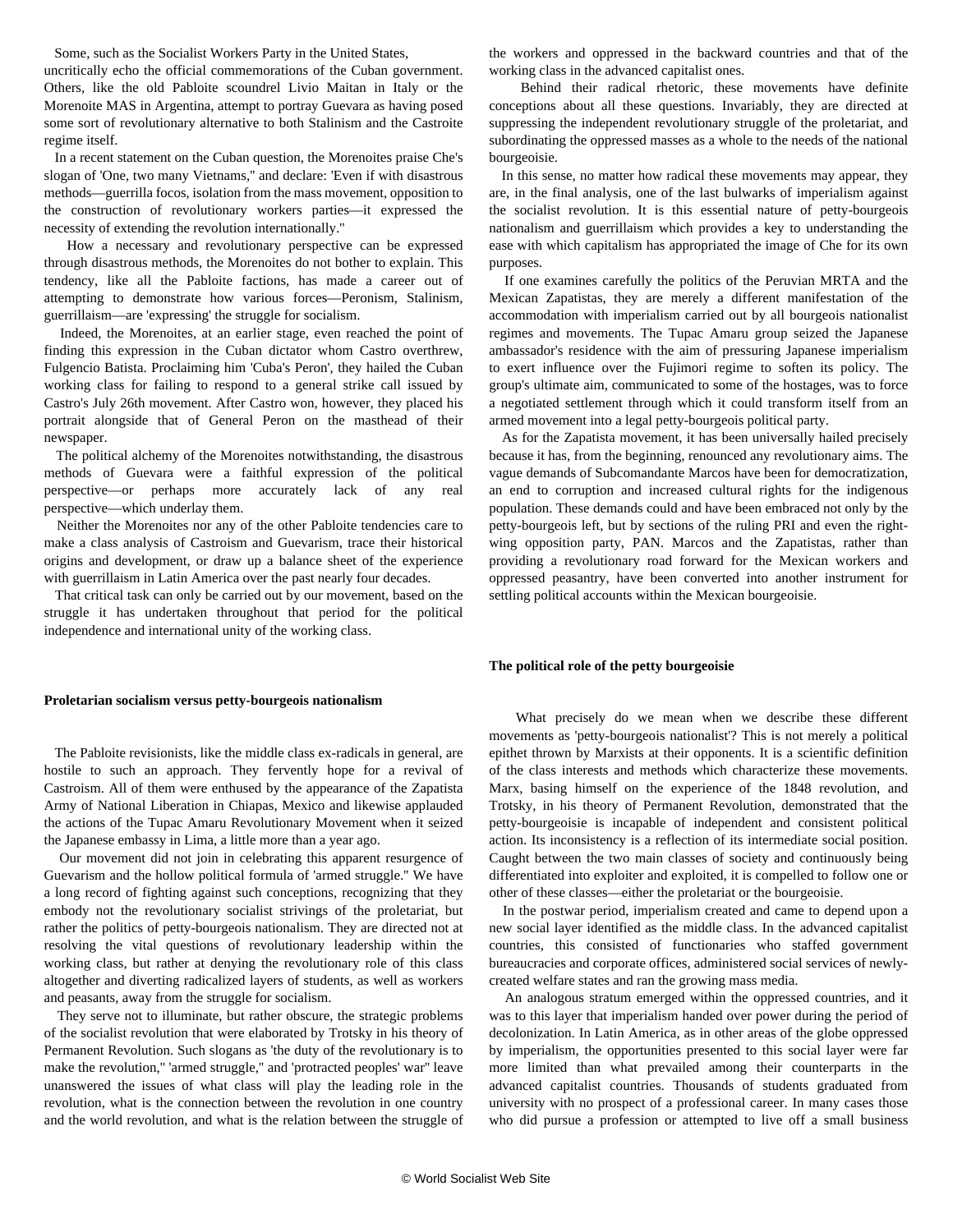enjoyed little more in terms of living standards than the average worker. It was this social stratum which provided the principal social base for pettybourgeois nationalist politics.

 There was, therefore, an objective class basis for the emergence of the Pabloite theories of a 'new world reality', in which the struggle for socialism could be undertaken, not by the working class and its conscious revolutionary vanguard, but rather by the radicalized petty bourgeoisie. Ultimately these revisionist formulations reflected both the strivings of this particular social layer, as well as imperialism's need for a buffer between itself and the threat of proletarian revolution.

#### **The roots of the Cuban Revolution**

 Like every major event, the revolution led by Fidel Castro in 1959 had deep roots in preceding historical developments. These historical roots, generally ignored by the cheerleaders of Castro among the Pabloites and the petty-bourgeois left in general, must be examined to understand the class content and political significance of Castroism.

 Cuba's history was shaped principally by the abortive character of its independence struggle, which effectively transferred its status from a colonial possession of moribund Spanish colonialism, to an economic and political semi-colony of the rising imperialist power, the United States.

 The US intervened in Cuba in 1898 following a 30-year war waged for Cuban independence. The intervention was short and decisive. The Spanish were relieved of their colonies in the Treaty of Paris, a settlement in which the Cubans themselves had no participation.

 This settlement produced what became known as the Platt Amendment Republic. Named for the US senator who drafted it, the legislation was passed in Washington and then imposed as an amendment to the first Cuban constitution. It included a prohibition against the nominally independent Cuban republic entering into any international treaty deemed prejudicial to US interests. It also guaranteed the US the right to intervene militarily: 'for the preservation of Cuban independence, the maintenance of a government adequate for the protection of life, property and individual liberty, and for discharging the obligations with respect to Cuba imposed by the Treaty of Paris.'' The US would avail itself of this 'right' repeatedly in the first part of the 20th century.

 Cuba's dependence upon US imperialism was not merely the formal one embodied in the Platt Amendment. It rested upon the Cuban export of sugar to the US market. This single crop accounted for the vast majority of the island's export earnings and was shipped almost exclusively to the United States. The sugar monoculture condemned the majority of the population to backwardness, poverty and chronic unemployment.

 The political and social relations that came to prevail in Cuba were bound up with the uncompleted character of the bourgeois democratic struggle for national independence. While Cuba's semi-colonial status was among the more blatant in the world, it was by no means unique.

 As the Fourth International was to warn on the eve of the Second World War: 'Belated national states can no longer count upon an independent democratic development. Surrounded by decaying capitalism and enmeshed in the imperialist contradictions, the independence of a backward state inevitably will be semi-fictitious and the political regime, under the influence of internal class contradictions and external pressure, will unavoidably fall into dictatorship against the people."[1]

 Another statement, written in the same year, stressed that there was no possibility of ending imperialist oppression outside of the world socialist revolution: 'The hopes of liberation of the colonial peoples are therefore bound up even more decisively than before with the emancipation of the workers of the whole world. The colonies shall be freed politically,

economically and culturally, only when the workers of the advanced countries put an end to capitalist rule and set out, together with the backward peoples, to reorganize world economy on a new level, gearing it to social needs and not monopoly profits.''[2]

 As we shall see, Cuba's subsequent history has proven this thesis, albeit in the negative. Without such a united and international struggle of the working class, genuine economic, political and cultural liberation has proven impossible.

 The relationship between the US and Cuba gave rise to a bourgeois political setup which was notable for its impotence, extreme corruption and frequent eruptions of violence. US domination of the economy, combined with a predominance of foreign immigrants in both the business and landowning classes, also bred a Cuban nationalism which was characterized by extreme anti-Americanism and even a xenophobic strain.

 Another perspective, however, did emerge in Cuba. In 1925, the Cuban Communist Party was formed, affiliating itself to the Third International. Its most prominent figure was Julio Antonio Mella, a law student who became the leader of a university reform movement in the early 1920s and sought to turn the students to the working class.

 Mella and his comrades led the struggle against the dictatorship of Gerardo Machado, whom Mella described as a 'tropical Mussolini.'' Jailed by the dictatorship, he was freed under popular pressure and then fled the country, traveling to the Soviet Union, Europe and finally Mexico.

 Mella broke with the Communist Party in Mexico in 1929, declaring his support for Trotsky's struggle against the Stalinist bureaucracy. Shortly thereafter he was assassinated.

 Mella had emerged out of a broad movement of Cuban students and intellectuals seeking to change the island's corrupt political system and its domination by US imperialism. But he renounced the prevailing nationalist conceptions and adopted the perspective of socialist internationalism.

 Stalinism was to prevent the working class from providing its own solution to Cuba's historic problems based on such a perspective. It can be said, therefore, that Stalinism helped prepare Fidel Castro's rise to power long before he and the Cuban Communist Party ever considered joining forces. By suppressing the perspective for which Mella and the first generation of Cuban Marxists had fought, Stalinism promoted the growth of radical petty-bourgeois nationalism.

 In the first lecture at this school, David North dealt at some length with how history consisted, not merely of 'what happened' and 'who won', but rather, what alternatives existed, what were the consequences of those which were taken and those which were not. What would have happened had the Left Opposition prevailed? The same question can be posed in relation to Cuba, albeit on a smaller scale.

 There are limits, of course, on what we can safely say about 'what might have been'. One cannot assert with any assurance, for example, that had there been a genuine communist party in Cuba, a socialist revolution would have taken place in such and such a year. We can state with certainty, however, that had there existed a genuine revolutionary party of the working class, as opposed to the corrupt political apparatus of Cuban Stalinism, the emergence of the specific tendency known as Castroism would have been impossible.

 In the wake of the Stalinist degeneration of the Communist Party in Cuba, the country passed through a profound revolutionary crisis. A nationwide insurrection erupted in 1933, forcing the dictator Machado to flee the country. The high point of this movement was a general strike by the working class, which saw the seizure of factories, sugar mills and estates.

 As the general strike grew in intensity and scope, the Stalinist Cuban Communist Party, which dominated the unions, issued a back-to-work order, claiming that the strike threatened to provoke a US intervention. While the vast majority of workers ignored the order, the CP nonetheless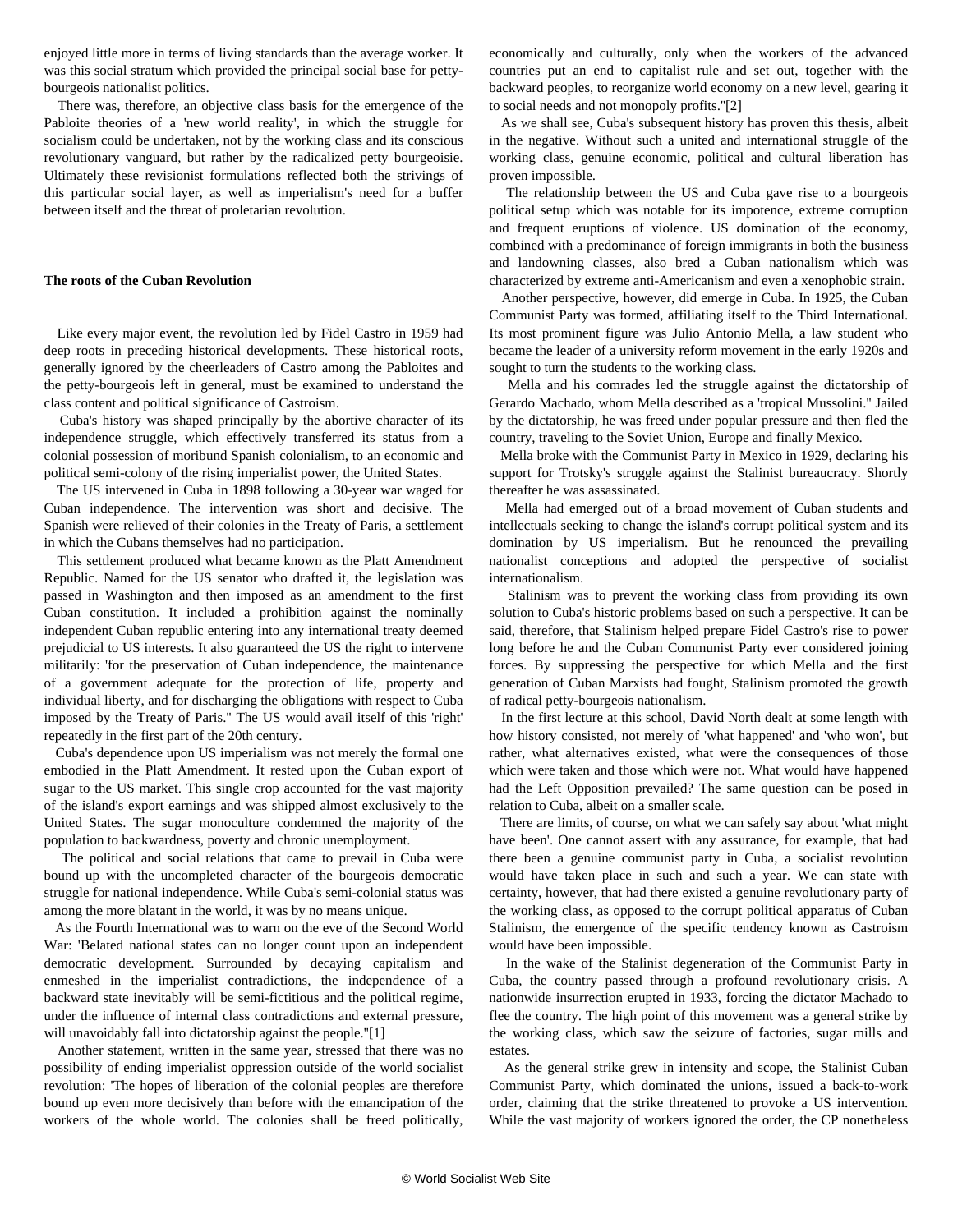entered into secret talks with Machado, obtaining concessions for the party in exchange for its responsible role in seeking to end the walkout.

 This deal, short-lived only because of Machado's subsequent flight into exile, was to set a pattern which the CP would follow for the next 25 years. The Stalinists continued their domination of the labor movement, while forging a series of alliances with conservative bourgeois parties and even military regimes. In the 1940s, the Stalinists entered the government of US-backed strongman, Batista.

#### **Castro and Castroism**

 With Stalinism held in contempt for its collaboration with right-wing parties and dictatorships, the rhetoric of anti-imperialism and social revolution became increasingly the monopoly of radicalized middle class nationalist elements particularly centered among the students of Havana University. It was in this hothouse environment that Fidel Castro got his start.

 Born to a Spanish landowning family, Castro's awakening to political life began as a student in a Jesuit high school. There, he came under the influence of Spanish priests who supported Franco fascism. He read all of the works of Jose Antonio Primo de Rivera, the founder of the Spanish Falange and was, according to his classmates, strongly attracted to fascist ideology.

 In the late 40s and early 50s Castro was involved in the activities of the armed student gangs that dominated the university. The ideology of these gangs was both nationalistic and explicitly anti-communist.

 Castro entered a struggle against Batista as a member of the bourgeois Ortodoxo Party. He had stood as a candidate to the Cuban legislature in 1952, but Batista's coup of that year thwarted his parliamentary ambitions. He then began organizing a small group of followers for armed action. He led an assault on the Moncada army barracks in July 1953. All of the 200 participants were either killed or jailed.

 Castro's actions were not unique. Throughout this period, followers of various parties and petty-bourgeois factions carried out attacks on garrisons, assassination attempts and even the seizure of Batista's palace. There is little in Castro's political statements during the period leading up to the 1959 revolution to differentiate him from the run-of-the-mill politics of anti-Batista Cuban nationalism. His most famous speech, 'History will absolve me,'' prepared in his defense at the trial on the Moncada assault, consisted of denunciations of the dictatorship's repression and a list of fairly mild democratic reforms.

 Following a brief jail sentence, Castro went to Mexico, from where, at the end of 1956, he organized a landing of some 80 armed men. Like Moncada, the landing was a catastrophe with barely a dozen surviving the first encounters with Batista's repressive forces. Yet, barely two years later Castro was to take power.

 Power literally fell into the hands of Castro's guerrillas because there existed no other credible political force on the island.

 This political vacuum was a function, above all, of the absence of any revolutionary leadership in the Cuban working class. Whatever the limitations of Castro's reformism, his social policies were far more radical than those put forward by the Stalinists. Moreover, his armed actions, as limited as they were, won wide popular support at a time when the Cuban Stalinists were seen as accomplices of the dictatorship.

 Castro's original intentions were to reach an accommodation with the US. On his first trip to the United States, four months after coming to power, Castro declared the following; 'I have stated in a clear and definitive manner that we are not communists. The doors are open to private investments that contribute to the development of industry in

Cuba. It is absolutely impossible for us to make progress if we do not reach an understanding with the United States.''

 Castro's movement, however, had committed itself to a limited agrarian reform as well as social measures to benefit the Cuban people. In its first months it had decreed a redistribution of unused land, a reduction in rents, wage increases and various measures expanding education and health care.

Washington would have none of it.

 The US sought to discipline Castro with naked economic pressure. In a spiraling conflict with the Cuban regime, the US cut Cuba's sugar export quota, its principal economic lifeline and then refused to provide it with oil.

 The Cuban regime responded with nationalizations, first of US property, then Cuban-owned enterprises, and a turn to the Soviet bureaucracy for assistance.

 US foreign policy was rigidly ideological and vindictive. Britain had handled similar developments in a quite different way. African leaders like Nkrumah, Kaunda and Kenyatta were cultivated despite their radical and even 'socialist' rhetoric, thereby preserving British imperialism's influence and interests in the region.

 Ironically, US arrogance and stupidity has proven to be one of the central pillars of Castro's rule over the past 40 years. They have has allowed him to pose as the embodiment of Cuban nationalism and to cast any opposition as a tool of Yankee imperialism.

 Along with the turn to Moscow, Castro forged an alliance with the Cuban Stalinists. This move was hailed by the Pabloites, and the pettybourgeois left in general, as a further indication of the revolution's radicalization and its socialist character. It was nothing of the sort. As we have seen, Cuba's Popular Socialist Party, as the Stalinists were then known, was a thoroughly reactionary and discredited political force. It represented part of the existing bourgeois political setup in Cuba, having faithfully served even the Batista regime.

 Having found himself unexpectedly catapulted into power, Castro turned to the PSP out of necessity. He had neither a party, a program nor even a real army. The Cuban Stalinists provided him with an apparatus and an ideology through which he could rule.

 Castro subsequently would reinterpret his own political past, declaring that he had become a 'Marxist- Leninist'' long before the Batista coup, though 'not quite'' a communist. All of his political adventures, from his days with the armed anti-communist gangs on the university to his campaign as a Congressional candidate for a bourgeois party, were recast as mere tactical initiatives aimed at preparing the conditions for a socialist revolution.

 What was it that Castro, as well as other left bourgeois nationalists, found in 'Marxism-Leninism'? Clearly, they were not seeking a scientific perspective to guide the struggle of the working class for its own social and political emancipation. At the same time it was more than just a pretense aimed at winning support from Moscow.

 They saw the Marxism-Leninism they learned from the Stalinists as a policy which promoted the use of the state to effect desired changes in the social order. They also found in it a justification for their own unrestricted control over this state, ruling through an omnipotent 'revolutionary party' headed by an infallible and irreplaceable national leader. It should be recalled that Chiang kai shek also modeled his party, the Kuomintang, on what he learned from Stalinism.

#### **The myth of guerrillaism**

Like virtually all the nationalist regimes and tendencies that emerged in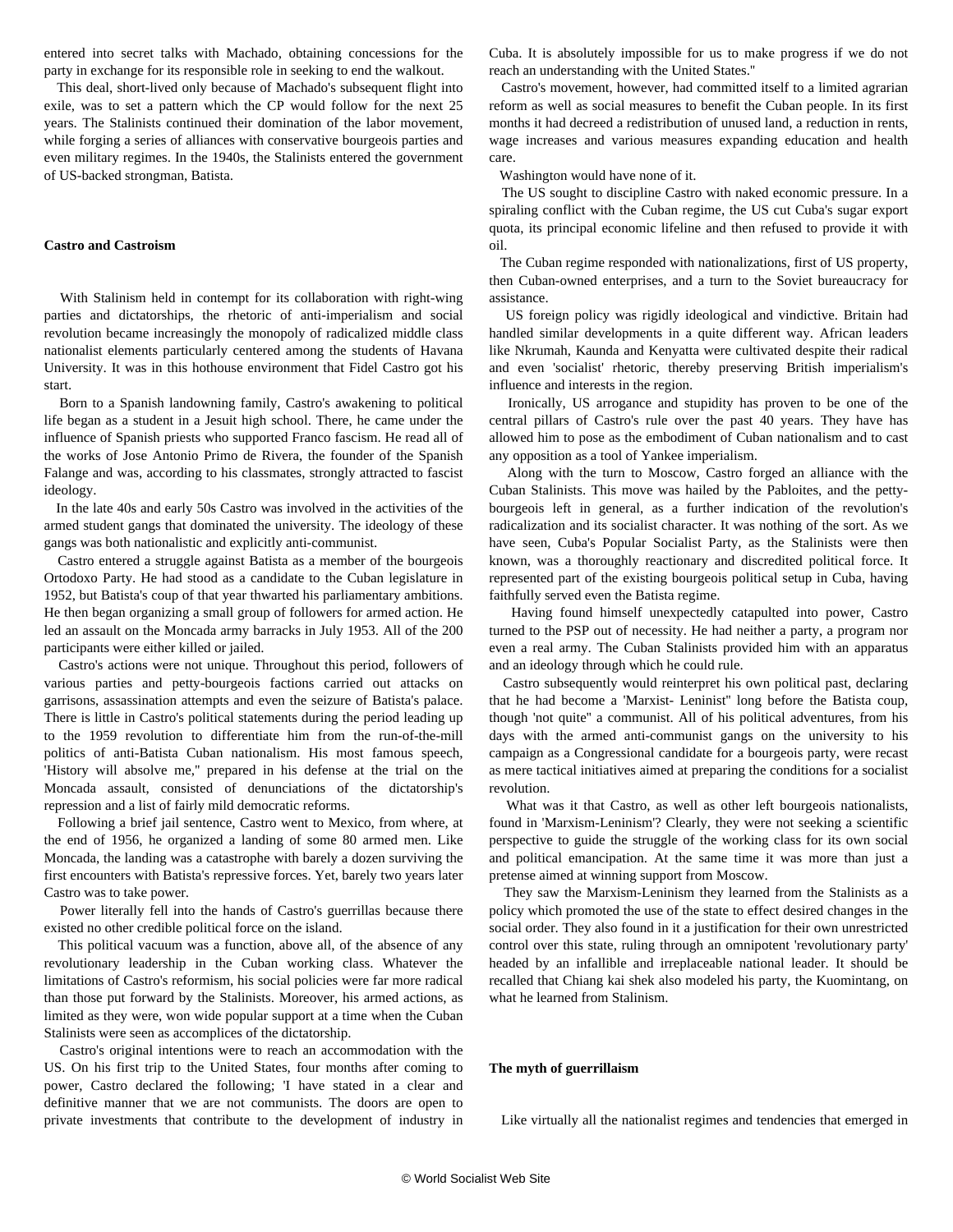the postwar period, Castroism has rested on a set of myths concerning its own origins and development. Such mythologizing is inevitable, given the class character of these movements, resting as they do upon the petty bourgeoisie and the national bourgeoisie, while claiming to represent the interests of the oppressed masses.

 After coming to power, Castro and his followers portrayed their victory as the exclusive outcome of the armed struggle waged by the guerrillas in the Sierra Maestra mountains: a military victory over imperialism and the native bourgeoisie won by a small force through sheer will and determination. As Che Guevara was to write, barely a month after the toppling of the Batista dictatorship:

 'We have demonstrated that a small group of men who are determined, supported by the people, and without fear of dying... can overcome a regular army... There is another lesson for our brothers in [Latin] America, economically in the same agrarian category as ourselves, which is that we must make agrarian revolutions, fight in the fields, in the mountains, and from here take the revolution to the cities, not try to make it in the latter..''

 This conception, which became the official explanation of the Cuban revolution, represented a radical distortion of events. In the course of Batista's six years in power, some 20,000 Cubans lost their lives at the hands of the regime. Of these, 19,000 were killed in Cuba's cities. Acts of sabotage, political strikes and other forms of resistance, the majority of them outside the control of Castro's July 26th movement, were widespread and ultimately provided the principal impetus for the regime's downfall.

 Castro's guerrillas amounted to, at most, a few thousand men. There were no conclusive military battles and the largest engagement involved no more than 200 guerrillas. Batista lost the support both of the Cuban bourgeoisie—a substantial section of which backed Castro—and Washington, which imposed an arms embargo on his regime. Deprived of this support it rapidly disintegrated.

 Within Cuba, this myth of Castro's guerrillas defeating both US imperialism and the native ruling classes through sheer audacity and military prowess served a very definite political purpose. It justified the consolidation of a regime that placed all the reigns of state power incontestably in Castro's own hands.

 The myth developed by Castro and Guevara was to be exported with catastrophic results. The so-called Cuban road was promoted throughout Latin America as the only viable form of revolutionary struggle. Thousands of Latin American youth were led to the slaughter by the promise that all that was required to overthrow governments and end social oppression was courage and a few guns.

 Guevara's most well-known writing, 'Guerra de Guerrillas'' or guerrilla warfare, served as a handbook for this doomed strategy. It summed up what he described as the three great lessons of the Cuban experience for the 'mechanics of revolutionary movements in America'':

• 1. Popular forces can win a war against the army.

 • 2. It is not necessary for all conditions to be present to make a revolution; the insurrectional foco [term for guerrilla unit] can create them.

 • 3. In the underdeveloped Americas the terrain of the armed struggle must be primarily the countryside.[3]

 What little political analysis these writings contained was radically false. Latin America's path of development had been capitalist for many years. The essential foundation of oppression in Latin America was not, as Guevara claimed, Latifundia - that is the concentration of land in the hands of a tiny minority - but rather capitalist relations of wage labor and profit. Even as these works were being written, the continent was undergoing major structural changes that were further proletarianizing the population and leading to massive migration from the rural areas to the cities.

 None of this was analyzed. Revolutionary preparation was reduced to the impressionistic process of picking the appropriate rural arena for

guerrilla war. Those who followed this advice ended up trapped in jungles and backland, where they were condemned to one-on-one combat with the Latin American armies.

 What emerges again and again in Guevara's politics is the rejection of the working class as a revolutionary class and contempt for the ability of the workers and oppressed masses to become politically conscious and carry out their own struggle for liberation.

 While he proposed the countryside as the only possible venue for armed struggle, it was not a matter of mobilizing the peasantry on social demands. On the contrary, Che's conception was one based on the utilization of violence in order to 'oblige the dictatorship to resort to violence, thereby unmasking its true nature as the dictatorship of the reactionary social classes.' In other words, the aim of the guerrilla band was to provoke repression against the peasantry, who would supposedly respond by supporting the struggle against the government.

 For such a struggle, neither theory nor politics were required, much less an active intervention in the struggles of the working class and oppressed masses. As Guevara set about to build guerrilla groups in Latin America, he insisted that they exclude all political controversy and discussion. Unity was to be based solely on an agreement on the tactic of 'armed struggle'.

#### **The fiasco of Guevarism**

 The results were predictably disastrous. It was in his native Argentina where Che set up one of the first guerrilla groups, under the leadership of the journalist Jorge Masetti. In his biography of Che, Anderson provides a particularly chilling account of this fiasco. The guerrillas never saw combat. Some became lost and apparently starved in the wilderness. Others fell into the hands of the police. Before the decimation of the group, however, Masetti had ordered the execution of three of its members for alleged disciplinary infractions. The author cites one of the survivors of this debacle, who notes that all three of the condemned men were Jewish. It turned out that Masetti, before his alignment with Castroism, had been a member of an extreme right-wing nationalist and anti-Semitic organization in Argentina.

 Che's own group in Bolivia came to a similar end. What is most noteworthy about his activities there was his complete indifference to the social and political situation in the country itself. The tin miners, the most powerful force in the Bolivian revolution of 1951, were engaged in strikes and confrontations with the army in the months preceding Che's arrival in the country. In his diary he merely noted these events as part of the scenic backdrop to his own activity. He had no perspective or policy to present to the Bolivian workers. As for the Bolivian peasantry, its reaction to the initiation of armed struggle was not to back the guerrillas but rather to turn them in to the military.

 In Bolivia, the Castroites had counted on the support of the pro-Moscow Communist Party. This support was never forthcoming and many have blamed the Stalinists and the Moscow bureaucracy itself for condemning the guerrillas to total isolation and perhaps even providing US intelligence with information on Che's whereabouts.

 This is plausible. The secretary general of the Bolivian CP, Monje, was apparently a KGB asset who moved to permanent residence in Moscow shortly after Guevara's death. One thing that emerges from Castaneda's biography is the extraordinary domination of all of the principal Communist Parties of Latin America by such figures, in many cases men who had a direct role in Trotsky's assassination in 1940. He also establishes, through formerly secret documents from the Soviet archives, how these parties were funded through direct subsidies from Moscow. The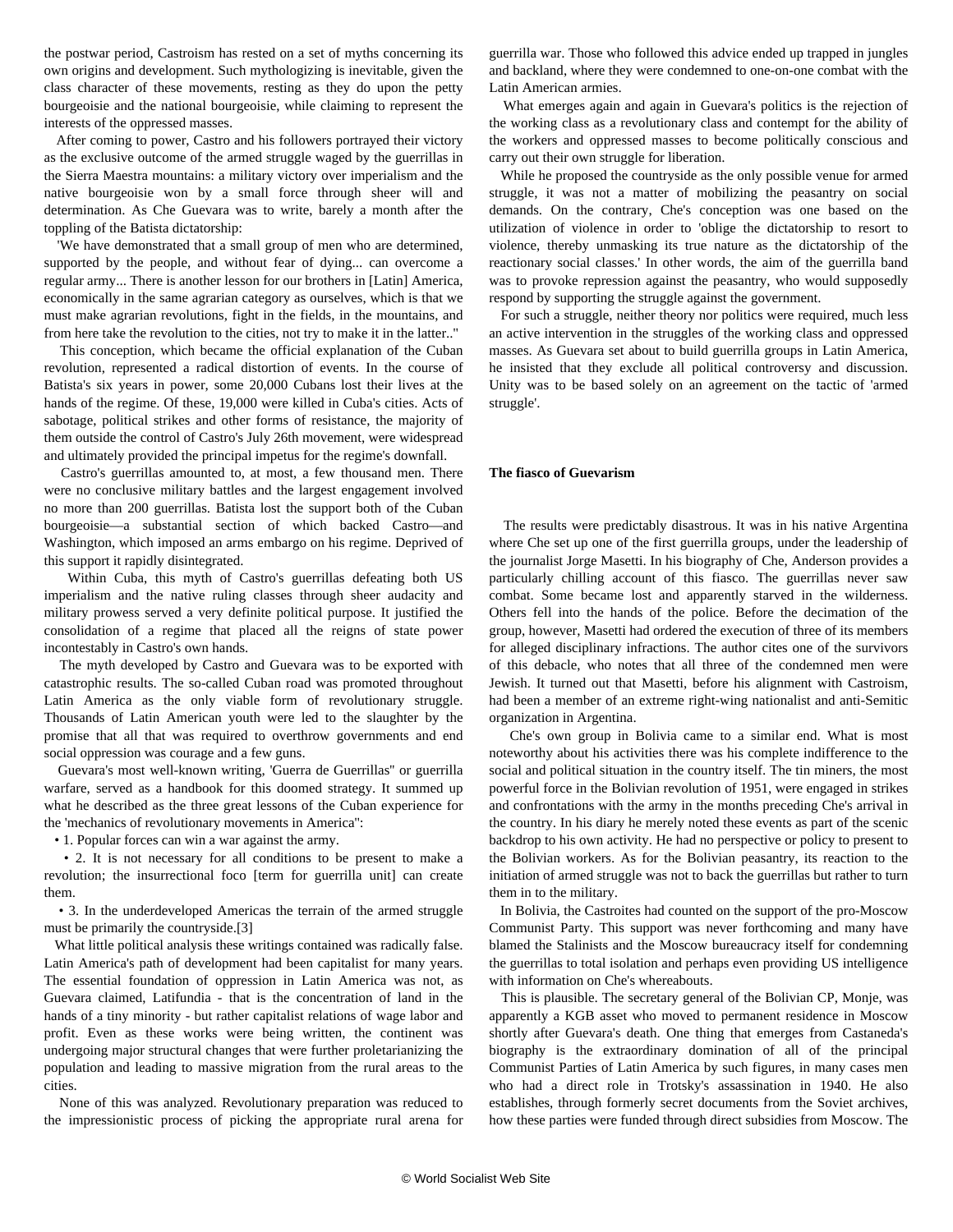Soviet bureaucracy was financing reliable political agencies whose purpose was to further its own quest for peaceful coexistence with Washington.

 But in the end one is left with the fact that such a betrayal was not really that necessary. The idea that a revolution would be made by bringing less than two dozen armed men into a region where they had no political antecedents, no support or even a worked out program and perspective to win such support, was doomed from the outset. It is a measure of the pathetic character of this adventure that in his final days, surrounded by the Bolivian army, Guevara was planning to appeal for international support... by addressing letters to Bertrand Russell and Jean Paul Sartre.

#### **Cuba and the Fourth International**

 The Cuban revolution proved to be a crucial turning point in the history of the Fourth International.

 After leading the struggle against Pabloism in 1953, the American section, the Socialist Workers Party, reunified with the main Pabloite tendency led by Ernest Mandel a decade later. The reunification was based primarily on their common assessment of Castroism and the role of petty-bourgeois nationalism. They determined, based on the nationalization of the bulk of the productive forces in Cuba, that it had become a workers state. Furthermore, they advanced the perspective that Castroism could become an international tendency, giving rise to a new revolutionary leadership of the world working class.

 This perspective had implications reaching far beyond Cuba. As Trotsky had pointed out in relation to the debate over the definition of the Soviet state in 1939-1940, behind every sociological definition lies a historical prognosis. Bound up with the designation of Cuba as a workers' state was a break with the entire historical and theoretical conception of the socialist revolution developed from Marx onwards.

 In Cuba, power had fallen into the hands of a guerrilla army which was clearly of a petty-bourgeois nationalist character, without any serious ties to the workers. The workers themselves had played no significant role in the formation of the new regime, nor had they established any means of exerting democratic control over the state once it was formed.

 To designate such a regime as a 'workers state' had immense ramifications. It meant abandoning the entire struggle waged by the Marxist movement for the political and organizational independence of the working class. Instead, it indicated that the path to socialism lay through subordinating the working class to the nationalist leaderships. It would be the Castroites, the guerrilla armies and other nationalists rooted in the petty-bourgeoisie who would lead the socialist revolution, not the working class, educated and organized by parties of the Fourth International. That was the central historical prognosis flowing from the sociological definition of a Cuban workers state put forward by the Pabloites.

 The perspective elaborated by the SWP's Joseph Hansen in relation to Cuba was founded upon a gross vulgarization of Marxism. He took as his point of departure the previous decision by the Trotskyist movement to use the highly conditional and somewhat makeshift definition of 'deformed workers state' in describing China and the Eastern European buffer states.

 In these earlier discussions, the SWP had placed the emphasis on the adjective 'deformed', to indicate that these states were historically unviable. They had opposed Pablo's attempt to use this definition as a means of endowing Stalinism with a revolutionary potential.

 Hansen, however, in an even cruder fashion than Pablo, set out to demonstrate how Cuba met a series of abstract criteria—above all economic nationalization—which supposedly placed it in the category of workers state.

 The working class had not made the revolution, and it exercised no control over the state apparatus in the revolution's aftermath. But these facts were taken merely as a few more normative criteria the Cuban revolution had failed to meet, demonstrating that progress was still to be made, and that uncritical support was all the more necessary.

 As Hansen wrote at the time: 'The Cuban government has not yet instituted democratic proletarian forms of power as workers, soldiers and peasants councils. However, as it has moved in a socialist direction it has likewise proved itself to be democratic in tendency. It did not hesitate to arm the people and set up a popular militia. It has guaranteed freedom of expression to all groupings that support the revolution. In this respect it stands in welcome contrast to the other non-capitalist states, which have been tainted with Stalinism.

 'If the Cuban revolution were permitted to develop freely, its democratic tendency would undoubtedly lead to the early creation of proletarian democratic forms adapted to Cuba's own needs. One of the strongest reasons for vigorously supporting the revolution, therefore, is to give the maximum possibility for this tendency to operate.'[4]

 Cuban reality was quite different from the rosy scenario painted by Hansen. The Cuban Trotskyists, for example, were ruthlessly repressed, their leaders jailed and their press smashed. The island has long held one of the largest number of political prisoners of any country in the world, not a few of them Castro's former comrades in the July 26 movement.

 From a theoretical standpoint, the most deceptive aspect of Hansen's assessment was his suggestion that, if given the opportunity, the Castro regime would 'institute democratic proletarian forms of power'; i.e., workers councils or, to use the term forged in the Russian revolution, soviets.

 Such organs of workers power, however, are not instituted or granted from above by a regime created by the petty-bourgeois nationalists. Such institutions, whether created by Castro, Gaddafi or Saddam Hussein, are never more than window dressing for a bonapartist regime. Genuine workers councils or soviets can be created only by the workers themselves, as a means of organizing the masses, overthrowing capitalism and establishing a new proletarian state power.

 Lenin and the Bolsheviks did not hand soviets down to the workers after seizing power. Rather, they led the struggle for power through these organs that the Russian proletariat had created itself, based on the development of its class struggle and the growth of political class consciousness produced by the protracted intervention of the Russian Marxists.

 The Pabloites adopted the position that Castro's national-izations, and his self-proclamation as a Marxist-Leninist, constituted the confirmation of the Permanent Revolution.

 In reality, Cuba, like so many other oppressed countries in the course of the decades following the Second World War, provided a confirmation of Permanent Revolution, but in the negative. That is, where the working class lacked a revolutionary party, and therefore was incapable of providing leadership to the masses of oppressed, representatives of the national bourgeoisie and the petty-bourgeois nationalists were able to step in and impose their own solution. Nasser, Nehru, Peron, Ben Bella, Sukharno, the Baathists and, in a later period, the Islamic fundamentalists in Iran and the Sandinistas in Nicaragua, were all examples of this process. In virtually all of these cases nationalizations were also carried out.

 In a document sent by the Socialist Labour League to the SWP in 1961, the British Trotskyists sharply criticized Hansen's adulation of the pettybourgeois nationalist leaderships.

 'It is not the job of Trotskyists to boost the role of such nationalist leaders,'' they stated. 'They can command the support of the masses only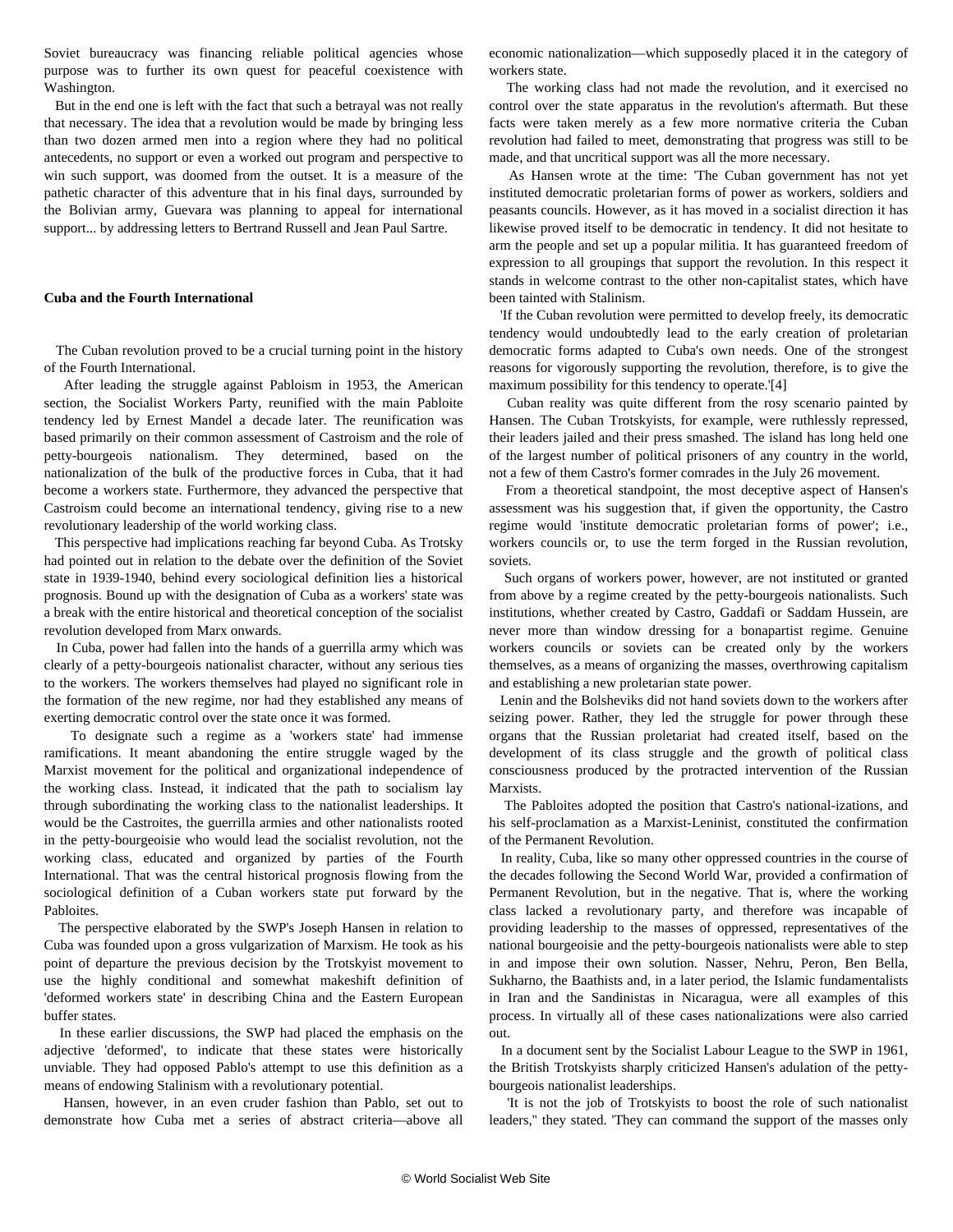because of the betrayal of leadership by the Social Democracy and particularly Stalinism, and in this way they become buffers between imperialism and the masses of workers and peasants. The possibility of economic aid from the Soviet Union often enables them to strike a harder bargain with the imperialists, even enables more radical elements among the bourgeois and petty-bourgeois leaders to attack imperialist holdings and gain further support from the masses. But, for us, in every case the vital question is one of the working class in these countries gaining political independence through a Marxist party, leading the poor peasantry to the building of Soviets, and recognizing the necessary connections with the international socialist revolution. In no case, in our opinion, should Trotskyists substitute for that the hope that the nationalist leadership should become socialists.''[5]

 Those familiar with the subsequent degeneration of the Workers Revolutionary Party know that this passage reads like a direct indictment of the line which Healy, Banda and Slaughter would begin pursuing barely a decade later, in relation to the PLO and various Arab regimes. This only demonstrates the acuteness of the analysis, and the fact that the revisionist attack on the Fourth International was rooted in objective class forces. Having abandoned the struggle against Pabloism, the leadership of the British section was to fall victim to the same class forces that had fatally undermined the SWP.

 What was involved in proclaiming Cuba a workers state, and its revolution a new road to socialism, was the renunciation of the entire perspective of Permanent Revolution. The working class no longer had to play the leading role in the backward countries, nor was it necessary to fight for the development of socialist consciousness within this class. Instead, bands of guerrillas, basing themselves on the peasantry, could bring about socialism without, and even in spite of, the workers.

 This marked the rejection of the most essential foundation of Marxism. The struggle for socialism was separated from the proletariat. No longer was the liberation of the working class the task of the working class itself. Instead it was turned into a mute spectator of the actions of heroic guerrillas.

 In considering this perspective, one can clearly grasp the class basis for the enduring infatuation of the petty-bourgeois left as a whole with Fidel Castro. What they see in Castro is the ability of the petty-bourgeoisie to dominate the working class and to play a seemingly independent role. Cuba, for them, served as proof that the leftist intellectual, the student radical or middle class protester did not have to subordinate themselves to the working class and the difficult and protracted struggle for the development of socialist consciousness among the workers. Rather, they could revolutionize society through their own spontaneous activity.

 In combating this revisionist attack on Marxism, the SLL traced the dispute over Cuba to fundamental methodological questions. It demonstrated that the SWP was engaged in what Trotsky had described as the 'worshipping of the accomplished fact,' that is, adapting themselves to the so-called reality determined by the existing social structure, the existing leaderships in the working class and the bourgeois forms of consciousness prevailing among the broad masses of workers and oppressed. All of these were accepted as objective, determining factors, entirely separated from the conscious struggle of the revolutionary proletarian party.

 The SWP's method was one of passive contemplation of these 'facts'', and an adaptation to existing leaderships, in search of what appeared to offer the most immediate prospects for political success. Thus they became apologists for these leaderships, justifying their every action with the argument that, given the circumstances, what else could they do? These 'circumstances' however, always excluded the conscious struggle of Trotskyists to mobilize the working class independently on its own socialist and internationalist program.

The SLL defended the theoretical conquests made by the Trotskyist

movement in the struggle against Stalinism. It insisted that the strategic experiences of the whole imperialist epoch had demonstrated that nonworking class leaderships could not carry through to completion the struggles for liberation from imperialist oppression and backwardness in the colonial and former colonial countries.

 These struggles could be completed only through the conquest of power by the working class and the extension of the world socialist revolution. The principal task flowing from this analysis was the building of independent revolutionary parties of the working class, based on a struggle against all opportunist trends, particularly the Stalinists, who sought to subordinate the working class to nationalism and nationalist leaderships.

 Above all, Pabloism denied that the achievement of the socialist revolution required the development of a high level of socialist political consciousness within the leading sections of the working class. The political consciousness of the workers was, in the Pabloite scheme of things, a matter of indifference. To the extent that the working class was seen as having any relation to the socialist revolution, it was merely as an objective force led and manipulated by others.

 The resolution drafted by the Pabloites after reunification with the SWP spelled out the political implications of the theoretical revisions developed on the Cuban question. It stated the following: 'The weakness of the enemy in the backward countries has opened the possibility of coming to power even with a blunted instrument.''[6] In other words, workers states could be established without even building parties of the working class.

 In these countries, they declared, and particularly in Latin America, the conditions of mass poverty and the relative weakness of the bourgeois state structures 'create situations in which the failure of one revolutionary wave does not lead automatically to relative or even temporary social or economic stabilization. A seemingly inexhaustible succession of mass struggles continues... The weakness of the enemy offers the revolution fuller means of recovery from temporary defeats than is the case in imperialist countries.'[7]

 This was a gross distortion of Trotsky's theory of Permanent Revolution. When Trotsky pointed to the weakness of the bourgeoisie in Tsarist Russia it was not in some kind of timeless vacuum, but rather in relation to the domination of imperialism on the one hand and the objective strength of the small, but concentrated, Russian working class on the other. The bourgeoisie was never too weak to either crush or control the petty-bourgeois democracy. It was weak in that it confronted a young proletariat with a revolutionary leadership at its head.

 The Pabloites, however, had rejected the role of the industrial proletariat and had assigned the task of revolution to just such petty-bourgeois forces.

 Their theory of 'blunted instruments' and 'inexhaustible mass struggles' was elaborated on the eve of the first in a series of US-backed coups—led by General Castelo Branco in Brazil—which were to plunge Latin America into a decade of nightmarish repression, whose shadow still hangs over the continent.

 The Pabloites not only failed to prepare the working class for these events, they helped facilitate them by insisting that the revolution could be carried out by forces other than the working class and endorsing the Castroite perspective of armed actions by isolated guerrilla bands.

#### **Pabloism and the crisis of leadership**

 Why did Castroism become such a pole of attraction in Latin America? While the continental-wide conditions for guerrilla warfare presented by Guevara may have proven false, there was one thing that the countries shared in common. The dominant leaderships in the working class,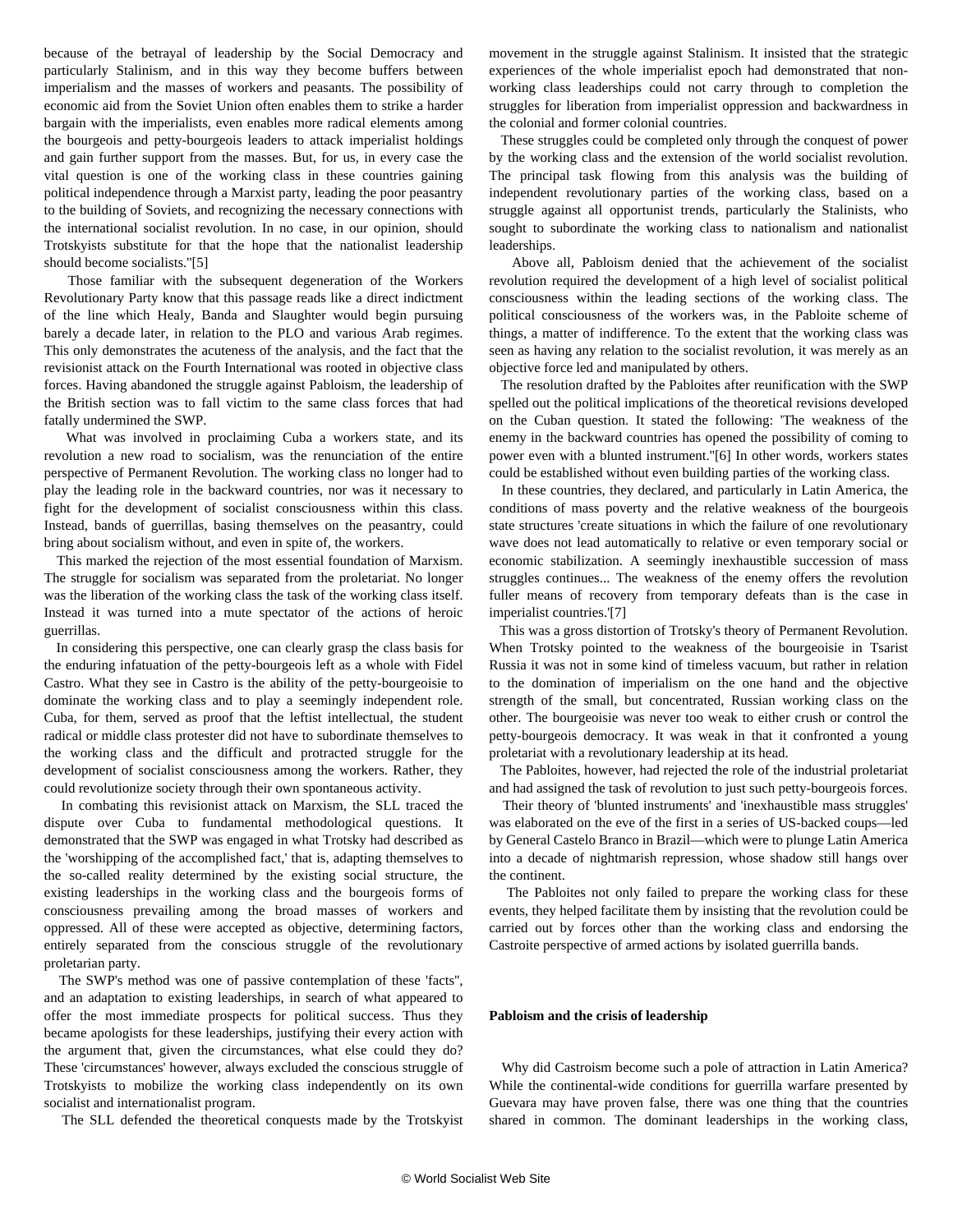particularly the Stalinist Communist Parties, offered no way forward under conditions of growing revolutionary crisis.

 So the 'new reality' which the Pabloites celebrated, the rise of a pettybourgeois-led radical nationalist tendency like Castroism, was essentially a manifestation of the unresolved crisis of revolutionary leadership in the working class itself. Yet they presented it as the solution to this crisis, disavowing the strategic aim of the Fourth International. Abandoning an independent orientation to the working class and the struggle to build up a party which could smash the bureaucracies' domination, they reduced the role of the Fourth International to that of aiding the petty-bourgeois nationalists and Stalinists, influencing them and subtly nudging them to the left.

 How was this perspective realized in practice? In1968, the Pabloites held their Ninth Congress, in the immediate aftermath of Guevara's Bolivian fiasco and on the eve of great class struggles in Latin America. They instructed the parties affiliated to the United Secretariat in Latin America to abandon the working class and engage in guerrilla warfare.

 As the congress document stated: 'Even in the case of countries where there may first occur great mobilizations of conflicts by the urban classes civil war will take varied forms, in which the principal axis for a whole period will be the rural guerrilla, a term whose principal meaning is military-geographic and which does not imply an exclusively (or even predominantly) peasant composition.'[8]

 The resolution continued: 'The only realistic perspective for Latin America is that of an armed struggle, which can last for many years. Technical preparation cannot be conceived of merely as an aspect of work, but rather as the fundamental aspect on an international scale and one of the fundamental aspects in those countries where even the minimum conditions don't yet exist.'[9]

 There could not have been more explicit instructions. In case anyone within the Latin American sections harbored doubts as to whether they had sufficient backing among the peasantry, or the necessary political conditions to stage an uprising in the countryside, the resolution assured them that no peasant support was necessary and that the political situation was beside the point. All that was required were 'technical preparations' for armed struggle.

 The result was the political liquidation and physical annihilation of the cadres led by the Pabloites in Latin America.

 In Argentina, for example, the official section of the United Secretariat reconstituted itself as the ERP before formally breaking with the Pabloites. It engaged in the kidnapping of business executives for ransom, simply adding on demands for increased wages and better conditions for the workers.

 What was the effect of such actions? The workers were essentially taught that it was not their role to wage the struggle to put an end to capitalism. They were merely to serve as grateful spectators, as heroic armed guerrillas did it for them.

 In Chile, the workers conducted a sustained offensive, ultimately strangled by Allende's Popular Unity government whose policies paved the way for the Pinochet dictatorship. In Argentina, the Cordobazo of 1969, in which the workers of Cordoba seized control of the city, inaugurated a protracted offensive which was suppressed by the Peronists and then annihilated by the dictatorship of Videla. In Bolivia, the miners rose up repeatedly only to be subordinated by their leaderships to a supposedly nationalist and left section of the military under General Torres. Predictably, Torres soon handed power over to his more traditional colleagues who carried out the ruthless repression of the Bolivian workers.

 With their turn to Castroism, the Pabloites had abandoned both the working class and the struggle to free it from the domination of the old bureaucracies. Just as Castro had supposedly confirmed Permanent Revolution, he had also rendered this crucial struggle superfluous.

 The SWP's Hansen put forward this thesis with his usual cynicism and crudity, proclaiming that Castro had overcome the counterrevolutionary role of Stalinism.

 'Unable to blast away the Stalinist obstacle, the revolution turned back a considerable distance and took a detour. The detour has led us over some very rough ground, including the Sierra Maestra of Cuba, but it is clear that the Stalinist roadblock is now being bypassed.

 'It is not necessary to turn to Moscow for leadership. This is the main lesson to be drawn from the experience in Cuba... To finally break the hypnosis of Stalinism, it became necessary to crawl on all fours through the jungles of the Sierra Maestra.'10

 This conclusion had definite political implications, reaching far beyond Cuba. If one could simply 'bypass the Stalinist roadblock' by means of guerrilla war led by petty-bourgeois nationalists, the difficult and protracted struggle waged by the Fourth International to break the chokehold which Stalinism maintained over the working class, was not only superfluous but counterproductive.

 The net effect of this perspective was not to break, but rather strengthen, the grip of Stalinism over the workers' movement in the oppressed countries and particularly in Latin America. It helped to divert a whole generation of Latin American youth from any struggle within the working class. The turn to guerrillaism represented a boon to the Stalinists and other bureaucratic leaderships. It isolated the most revolutionary elements among the youth as well as a section of radicalized workers, thereby strengthening the bureaucracy's own grip over the workers movement.

 In the end, the Pabloites' adaptation to petty-bourgeois nationalism helped ensure that the working class had no revolutionary leadership as it entered the major class struggles of the late 1960s and early 1970s. The guerrilla adventures they promoted, gave the military and imperialism the pretext for imposing dictatorship. Thus, this revisionist tendency played a crucial role in preparing the bloodiest defeats ever suffered by the workers of Latin America.

#### **Balance sheet of guerrillaism**

 What became of the Guevarist-Castroite movements that the Pabloites proclaimed as the new instruments of the socialist revolution? To trace their concrete evolution is to lay bare the class character of these movements from their origins.

 The FALN of Venezuela was one of the principal guerrilla movements of the 1960s, formed with Cuban support. Let us cite a statement by one of the leaders of this movement during that period.

 'When we speak of the liberation of Venezuela we mean the liberation of all Latin America; we do not recognize frontiers in Latin America. Our frontiers are ideological frontiers. We interpret international solidarity in a truly revolutionary way, and we are therefore committed to fight, to fight imperialism until it no longer exists; we are committed not to lay down our arms until North American imperialism in particular is reduced to impotence.'

 The author of these lines was Teodoro Petkoff. Not only did he lay down his arms, he has since become Venezuela's Minister of Planning and the chief official responsible for implementing IMF austerity programs. From proclaiming continental solidarity and a struggle to the death against Yankee imperialism, Petkoff is now engaged in slashing wages and privatizing state enterprises with the aim of successfully competing with other capitalist economies in the region for transnational investment. He is expected to emerge as the leading candidate in this year's presidential election in Venezuela.

His case is representative. In Uruguay, the Tupamaro guerrillas now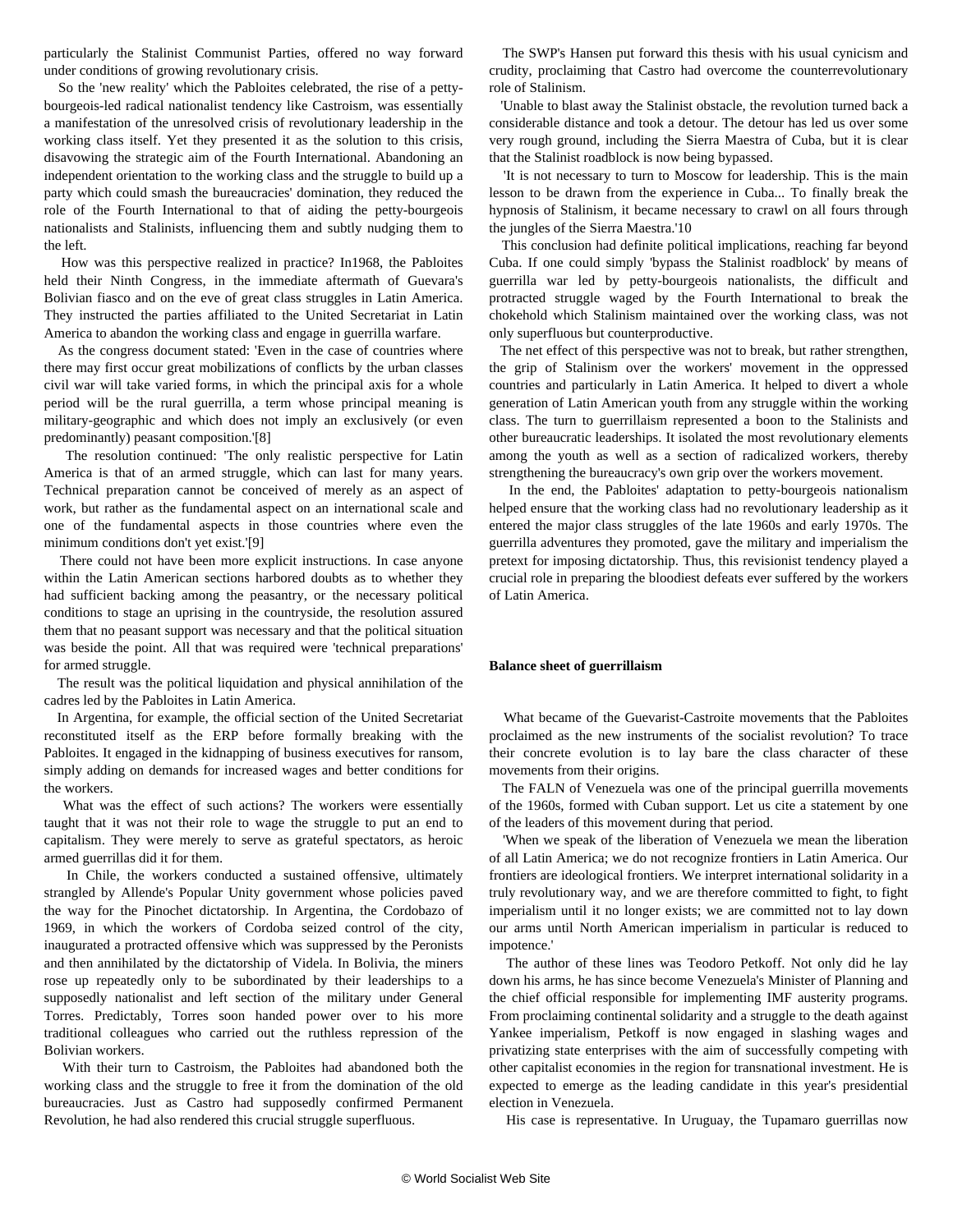form part of the Frente Amplio, a bourgeois electoral front which administers the disintegrating social conditions in the capital of Montevideo. The M-19 movement worked out an arrangement with the Colombian government, that not only assured their leaders posts in parliament, but allowed their members to trade their weapons for small business loans.

 In the early 1980s, the Castro regime and its supporters claimed that Central America, with the taking of power by the Nicaraguan Sandinistas and the eruption of civil war in El Salvador, offered a fresh vindication of their perspective.

 But what became of all these movements? The Sandinistas, the FMLN in El Salvador, the URNG in Guatemala, all joined in pacts with the very forces responsible for the murder of hundreds of thousands of workers and peasants. Castro helped broker these pacts in the Contadora and Esquipulas negotiations which consolidated power in the hands of USbacked factions of the bourgeoisie, while turning the cadres of the socalled liberation movements into parliamentary deputies, military officers and policemen in the new regimes. All of these groups have become divided into various factions, denouncing each other, with great justification, for political betrayal and financial corruption.

 Meanwhile, the masses of the region confront conditions of poverty and oppression which are as bad or worse than those which gave rise to the revolutionary upheavals in the region 20 years ago. The net effect of these Castroite-influenced petty-bourgeois nationalist movements was to sow demoralization among a layer of the more militant workers, youth and peasants.

#### **Cuba today**

 What of Cuba itself? What is the end result of the new road to socialism which both the Castro regime and the Pabloite revisionists proclaimed 35 years ago?

 For 30 years the island survived thanks to huge subsidies from the Moscow bureaucracy. According to both Castro's supporters and US estimates, economic subsidies from the Soviet Union to Cuba amounted to somewhere between \$3 and \$5 billion annually. The mechanism for this aid was the purchasing, by the Soviet bloc, of Cuban agricultural products, particularly sugar, at above world market prices—as much as 12 times as high—and the sale of petroleum at below market prices. Based on this arrangement, Cuba reached the point of buying sugar from the neighboring Dominican Republic, and reselling the oil on the world market to obtain hard currency.

 Dependence on Soviet subsidies ultimately had the effect of solidifying Cuba's monoculture in sugar, the historic foundation of its backwardness and oppression. Just as before the 1959 revolution, Cuba's exports, 83 percent of which went to the USSR and Eastern Europe, consisted of sugar, tobacco, nickel, fish and a few other agricultural commodities. From the Soviet bloc it imported manufactured consumer goods and machinery, not to mention a large share of its food.

 No amount of tinkering or abrupt changes in economic policy dictated by the infallible 'lider maximo' Fidel Castro changed this essential relationship. In the end, the substantial reforms won by the Cuban people in the areas of health, education and nutrition were sustained through these subsidies. Now that the regime is turning to foreign direct investment, the reforms are being systematically whittled away.

 Castro entered into a Faustian bargain with the Soviet bureaucracy, in which he functioned as a pawn in US-Soviet relations in return for Soviet subsidies. Inevitably, the devil has come to collect his due.

Dissolution of the USSR spelled economic catastrophe for Cuba. The

Castro regime's response has been to promote increased foreign investment and to allow the emergence of a growing social stratification within Cuba itself.

 Foreign Minister Roberto Robaina explained Cuba's policy recently in an interview with the state-run newspaper *Granma*: 'In Cuba what is taking place is an economic opening with full guarantees for foreign investors... This opening is strategic and is widening and deepening with every day...

 'Mitsubishi Motors, Castrol, Unilever, Sherrit Gordon, Grupo Sol, Total, Melia Hotels, Domos, ING Bank, Rolex, DHL, Lloyds, Canon, Bayer, these are all names of success in the universe of business and they are in Cuba. Some of these firms have the greatest capital in the world and they have placed their confidence in us.

 'Ease of investing capital, security and respect, guarantees of profit repatriation, availability of personnel with a high level of excellence, accommodation, desire to get ahead, seriousness in negotiations and loyalty of their Cuban partners are some of the elements which those who have decided to join with Cuba appreciate most...'[11]

 Though he didn't say it in *Granma*, the point is undoubtedly made to these investors in private that in Cuba they can obtain some of the cheapest labor in the hemisphere and are guaranteed a strike-free environment by a Stalinist-trained police state.

 The Castro regime habitually claims that foreign capitalist investment has been sought for the purpose of saving the 'social conquests'' of the Cuban revolution. The reality is that the Castro regime, like bourgeois regimes throughout the former colonial world, is engaged in marketing cheap labor to the multinationals.

 In the case of Cuba, this is done in an extremely direct and centralized form. Cuban labor is contracted out to the foreign corporations for hard currency paid to the Cuban government. The government hires the needed workers and then pays them a fraction of this amount in the form of pesos, the local currency. The foreign companies retain full discretion in firing workers.

 The growth of social inequality is fed by a burgeoning dollar economy. The greatest source of foreign reserves today is the cash sent by exiles based largely in the US to their relatives in Cuba. What can one say of a 'revolution' which is economically dependent on those whom it recently denounced as counter-revolutionary 'gusanos,' or worms?

 Other hard currency filters in through the growth of the tourist industry, which the Castro regime has made the centerpiece of its economic planning. The result is what some in Cuba have described as touristic apartheid. New hotels, restaurants, stores have been erected, reserved solely for foreigners, with ordinary Cubans barred. Prostitution is rampant. The immense majority of the population lives under conditions of poverty.

 The Castro regime blames all of the island's economic problems on the US embargo. Without question the US policy is a brutal and irrational exercise of imperialist power against a small, oppressed country. But this policy has been in effect for 35 years. In the meantime, Cuba had economic relations with virtually every other major country in the world.

 Cuba's crisis is fundamentally the outcome of the bourgeois character of the revolution itself. It failed to resolve any of the historic problems of Cuban society. Rather, the contradictions were covered over with massive subsidies from the Soviet bureaucracy.

 Few countries have seen such a massive exodus of refugees. In the first years of the revolution these consisted largely of the bourgeoisie and more privileged layers of the middle class. But those who have fled on rafts and inner tubes in the 1980s and 1990s are motivated by the same forces which sent thousands fleeing from Haiti, Mexico and other countries: the desire to escape hunger and oppression.

 On top of these conditions rests a regime that stifles the aspirations of the masses of Cuban working people. Castro rules through a political